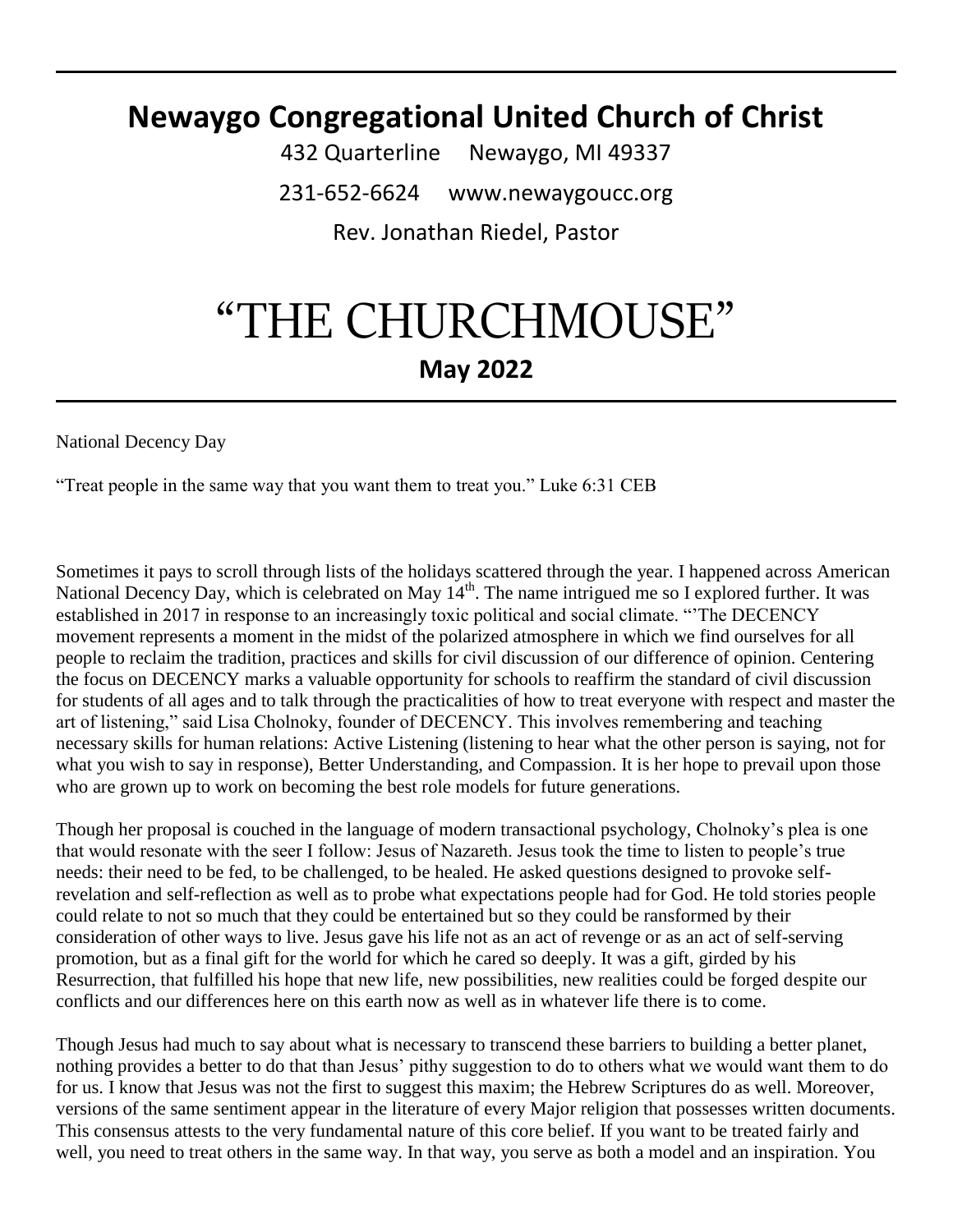also form a standard upon which a healthy relationship can be built. To put this at its most blunt, if you do not want to be abused, cheated, lied to, or thoroughly disrespected, you would do well not to do the same to anyone else. I would be naive to suggest that this will prevent everybody from doing something destructive to you, but at least you can be certain that you at least are not contributing something damaging to the interaction. Your not doing so will be noticed and may indeed suggest to others that there are alternatives to behaviors that do nothing but harm.

This rule of behavior, called the Golden Rule because of its simple and powerful value in preserving the best of human relationships, goes a long way in making decency possible. Treating people as you would like to be treated rests at the core of decency. If you want people to hear truly what you believe and what you feel, then you need to listen to what others are saying. If you want to be understood, you must make the effort to understand not just the words others are using, but which memories they are drawing upon and which hopes and dreams they are seeking. If you want your life and your heart to be treated with empathy and with a desire to encourage its growth and well-being, you need to look at your fellow beings with compassion and with an earnest willingness to wish the best for others. Yes, this is hard. It is easier to be dismissive and sarcastic. It takes little effort to make those you disagree with into villains who must be destroyed. The ease in doing both of these actions is why we are in our present predicament. If we wish to live in a more productive and peaceful world, we need to move beyond what is easy and focus instead on what is decent. Decency is hard at first, but, as with many difficult techniques, you can become more accustomed to it. You can become accustomed to it because you will appreciate the results. Most of us like to be treated well. They know how their well-being is connected to how well they can work with others. They are often, however, not sure if being kind is worth the effort. They are uncertain if the results will lead to anyone's joy. They need someone willing to take the first step, to show them if it is worth doing. Once assured, I suspect that many will follow the lead.

On this coming Decency Day, perhaps God is calling us to be decent to one another. It may not cut as deeply as loving one another, but it is a start. Start with something small. Engage someone you often argue with. Ask them their opinion. Ask, however, not in the spirit of refuting them but to understand why they believe what they believe. Ask them to share why their heart leads them that way. Ask questions and do not make assumptions. You may not end up agreeing with them, but you will come to a better understanding of why they feel the way they do. If you are truly brave, ask them to listen to you in turn. Invite their questions. You may start a conversation that will make a difference. And it is the accumulation of those conversations that builds for decent society and for a world where people will be treated with justice and kindness, one person at a time.

The Rev. Jonathan D. Riedel-Pastor, Newaygo Congregational United Church of Christ

#### **Memorial Sunday**

On Sunday May 29, we celebrate the lives of those who have left us since the last Memorial Sunday. If you would like your loved one remembered during the service, please let Pastor Jon know by Sunday May 22.

#### **Evening Prayer**

On Wednesdays at 7 pm we will join over the phone for a time of meditation and prayers for ourselves and others. To join us, dial 1- 978-990-5000 then 283560#.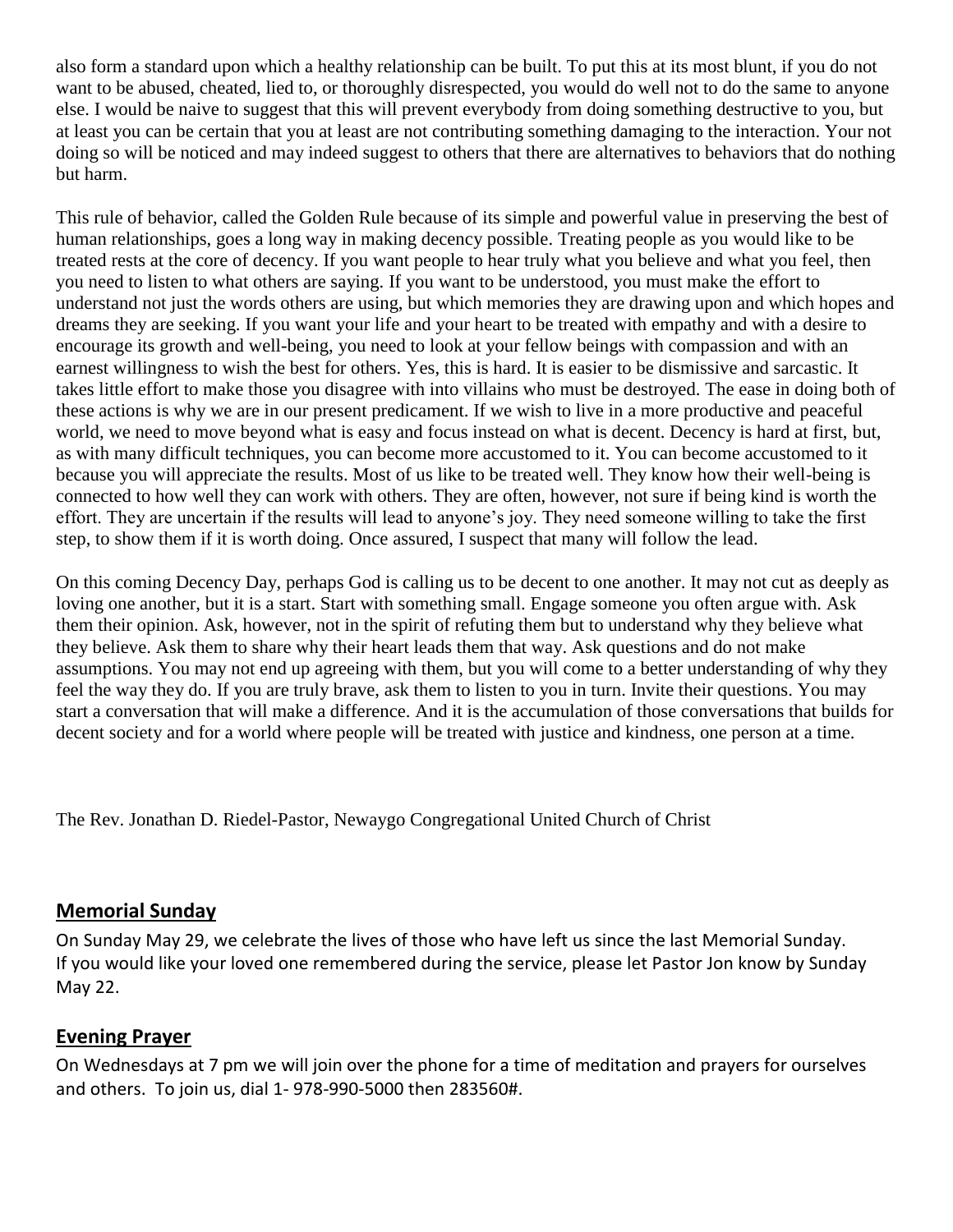## **What's Happening at NCUCC May 2022**

**Events, Anniversaries and Birthdays**

Worship is in person and on ZOOM at<https://us02web.zoom.us/j/84864699096> or phone 1-312-626-6799 ID: 848 6469 9096

Pastor Jon's Tuesday noon class is in person. Will also be on ZOOM by request or due to bad weather. <https://us02web.zoom.us/j/84229731057> or phone 1-312-626-6799 ID: 842 2973 1057

Wednesday Night Prayer Time 7 pm. Call 978-990-5000 then 283560#

 **Third Sunday of Easter Communion "Easter in Acts: The Way Forward" Acts 9: 1-20**

- **Mo. 2:**
- **Tu. 3: Noon class – Movie: Le Grande Voyage Charlie J. b'day**
- **We. 4: Prayer Time 7 pm (phone-in)**
- **Th. 5: Admin. Meeting 10 am Circles 6-8 pm**
- **Fr. 6:**
- **Sa. 7:**
- **Su. 8: Worship 10 am Fourth Sunday of Easter "Easter in Acts: Saving Love" Acts 9: 36-43**
- **Mo. 9:**
- **Tu. 10: Noon class - Movie: Le Grande Voyage**
- **We. 11: Prayer Time 7 pm (phone-in)**
- **Th. 12: W&PC Meeting 11 am (phone-in) Circles 6-8 pm**
- **Fr. 13:**
- **Sa. 14:**
- **Su: 15: Worship 10 am Fifth Sunday of Easter "Easter in Acts: Imagine" Acts 11: 1-18 Stan M. b'day**
- **Mo. 16: Ken B. b'day**
- **Tu. 17: Noon class – Movie: Le Grande Voyage M&SA Meeting 4:15 pm Marcia E. b'day**
- **We. 18: Prayer Time 7 pm (phone-in)**
- **Th. 19: Council Meeting 10 am**
- **Fr. 20:**
- **Sa. 21: Allen R. b'day**
- **Su. 22: Worship 10 am Sixth Sunday of Easter "Easter in Acts: Following" Acts 16: 9-15**
- **Mo. 23:**
- **Tu. 24: Noon class – Movie: The Way**
- **We. 25: Prayer Time 7 pm (phone-in) \*JUNE NEWSLETTER DEADLINE\***
- **Th. 26: Don C. b'day**
- **Fr. 27:**
- **Sa. 28: Jessica T. b'day Julie O. b'day**
- **Su. 29: Worship 10 am Memorial Sunday Remembrance Blessings for a Sabbatical "Easter in Acts: Chains Broken" Acts 16: 16-34**
- **Mo. 30: Office closed for Memorial Day Clair S. b'day**
- **Tu. 31: Noon class – Movie: The Way**

**Members and friends in need of Prayers: Joyce J., Allen R., Dorothy R., Ed R., Marilyn S., Carolyn S., Fred V., Karen V., Gloria W., Family of Steve, Family of Russell.**

**\*\*\*Deadline for information to be printed in the June newsletter is Wednesday, May 25\*\*\***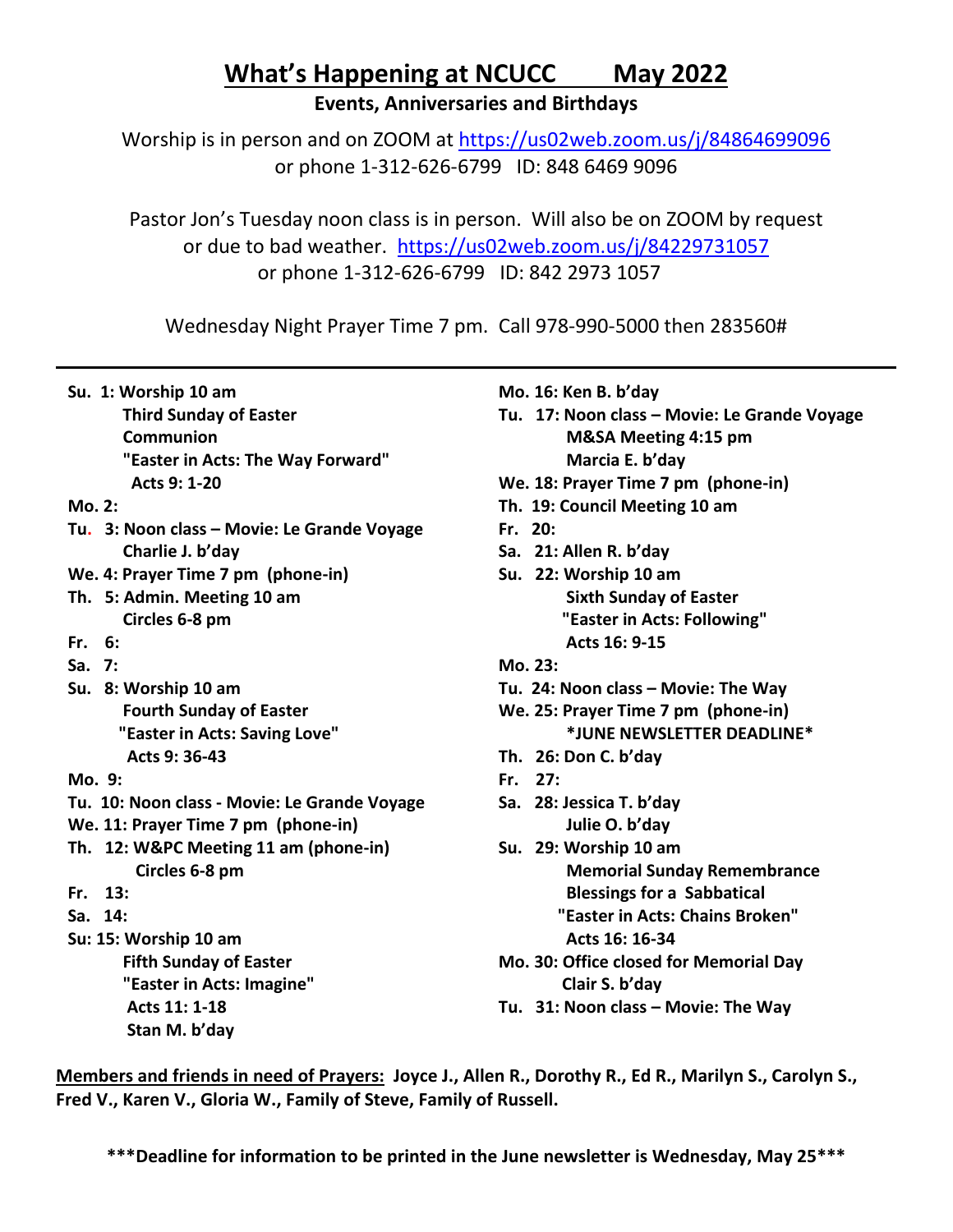### **Open and Affirming**

The Open and Affirming Committee has created a covenant that declares our commitment to becoming an Open and Affirming church. The covenant will be voted on by the Administration Commission and Council at their May meetings. A vote of the congregation on the covenant and whether or not we will become an Open and Affirming church will be held at the Annual Meeting on June 26.

## **Noon Forum-Movie of the Month-Le Grande Voyage/The Way**

Our life of faith is indeed a journey. These two films are about journeys of the foot and the heart. The first features a bickering family heading for Mecca for the ultimate voyage in the life of a Muslim: a pilgrimage to Mecca. The second follows a mourning father completing a pilgrimage his late son took on the Way of St. James in Spain. Join us at noon on Tuesdays. Here is the schedule:

5/3-Le Grande Voyage 5/10-Le Grande Voyage 5/17-Le Grande Voyage 5/24-The Way 5/31-The Way

#### **Ways to Worship with Us**

Here is a reminder of the different ways that our worship services are available to you.

- Everyone is welcome to attend our services in-person every Sunday at 10 am.
- You can also access a live audio/visual broadcast using ZOOM on your computer or smart phone by using the following link:<https://us02web.zoom.us/j/84864699096> Those without internet access can call the following phone number and Meeting ID: 1-312-626-6799 Meeting ID: 848 6469 9096.
- If you would like to access the services on your own schedule, they are added to our website [www.newaygoucc.org](http://www.newaygoucc.org/) and Facebook page following each service.
- Links to Ash Wednesday, Maundy Thursday, Good Friday, Thanksgiving and Christmas Eve services are provided as needed.

#### **Ukrainian Refugee Relief**

At their recent meeting, the Mission and Social Action Commission agreed to implement a special mission project to aid Ukrainian refugees.

There are many reliable agencies seeking relief funds. M&SA is researching which agency they feel will best use the collected funds. The agency they choose will be reported at a later date.

M&SA will also be asking Council at their May 19 meeting to approve a proposed amount up to which the Phillips Fund will match. The use of money from the Phillips Fund will need to be voted on by the congregation at the June 26 Annual Meeting.

Anyone who wishes to donate to this project may do so by writing "Ukraine" on their check or envelope.

Amount donated to date: \$1,928.00